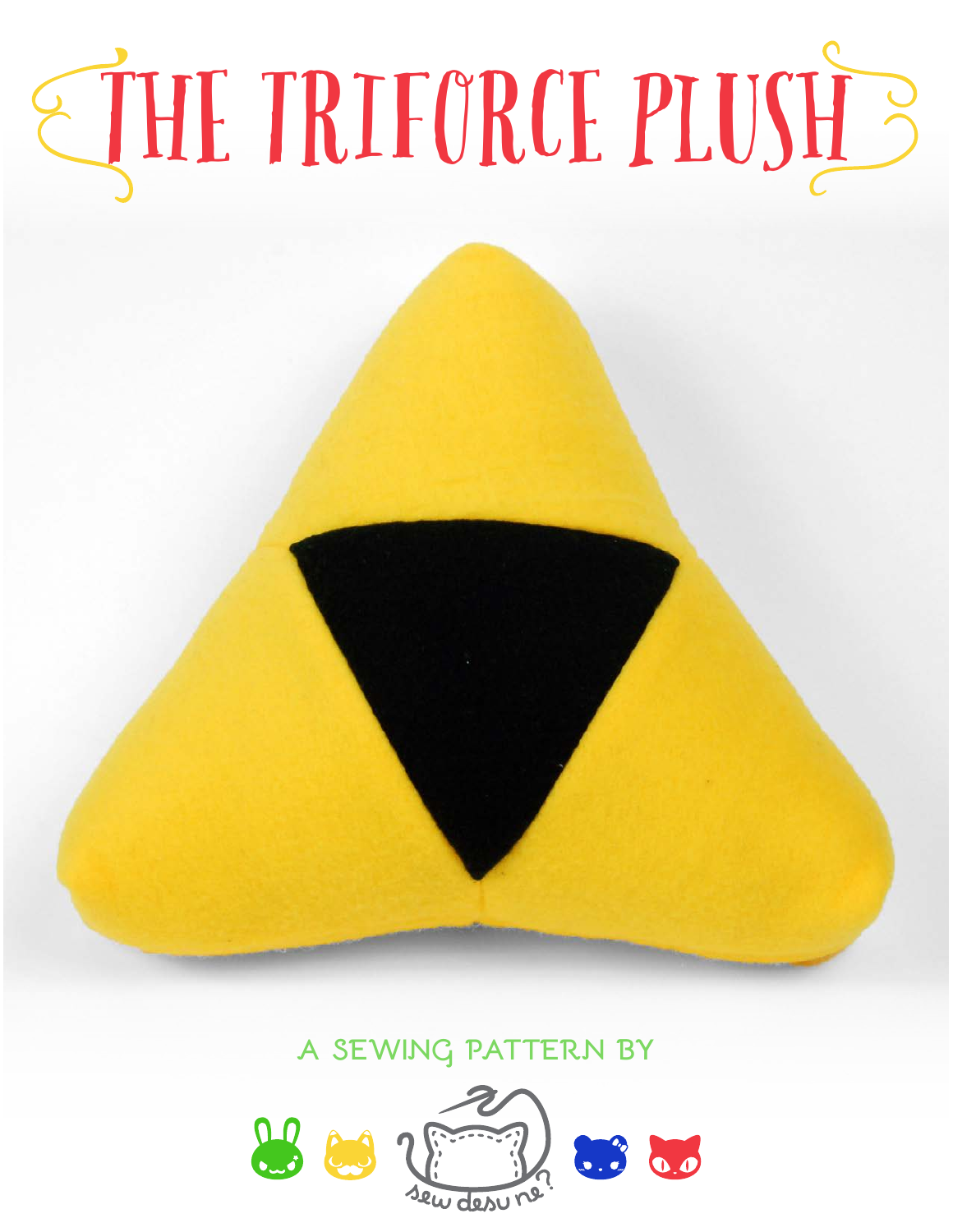

This plush is of course inspired by the great Triforce from The Legend of Zelda games. It's a super simple project to keep on your desk, or consider enlarging the pattern to make it into a pillow!

#### $D$ IFFICULTY:  $\blacksquare$  $\blacksquare$

Super simple to get through! The points of the triangle  $\Box$  one 7" x 7" plush are a little tricky, but if you use fleece it makes it easier.

makes:

# **materials & tools • Matching sewing thread • Basic sewing tools (sewing machine, scissors, iron, needles, pins, fabric marker, seam ripper) • ¼ yd. of yellow fleece • 1/8 yd. or a 6" x 10" scrap of black fleece • Batting**

#### **before you begin:**

- **1.** Print out the project pattern, page 5
- **2.** Lay out the pattern pieces on your fabric and cut them out
- **3.** Mark the fabric pieces with the guidelines from the pattern

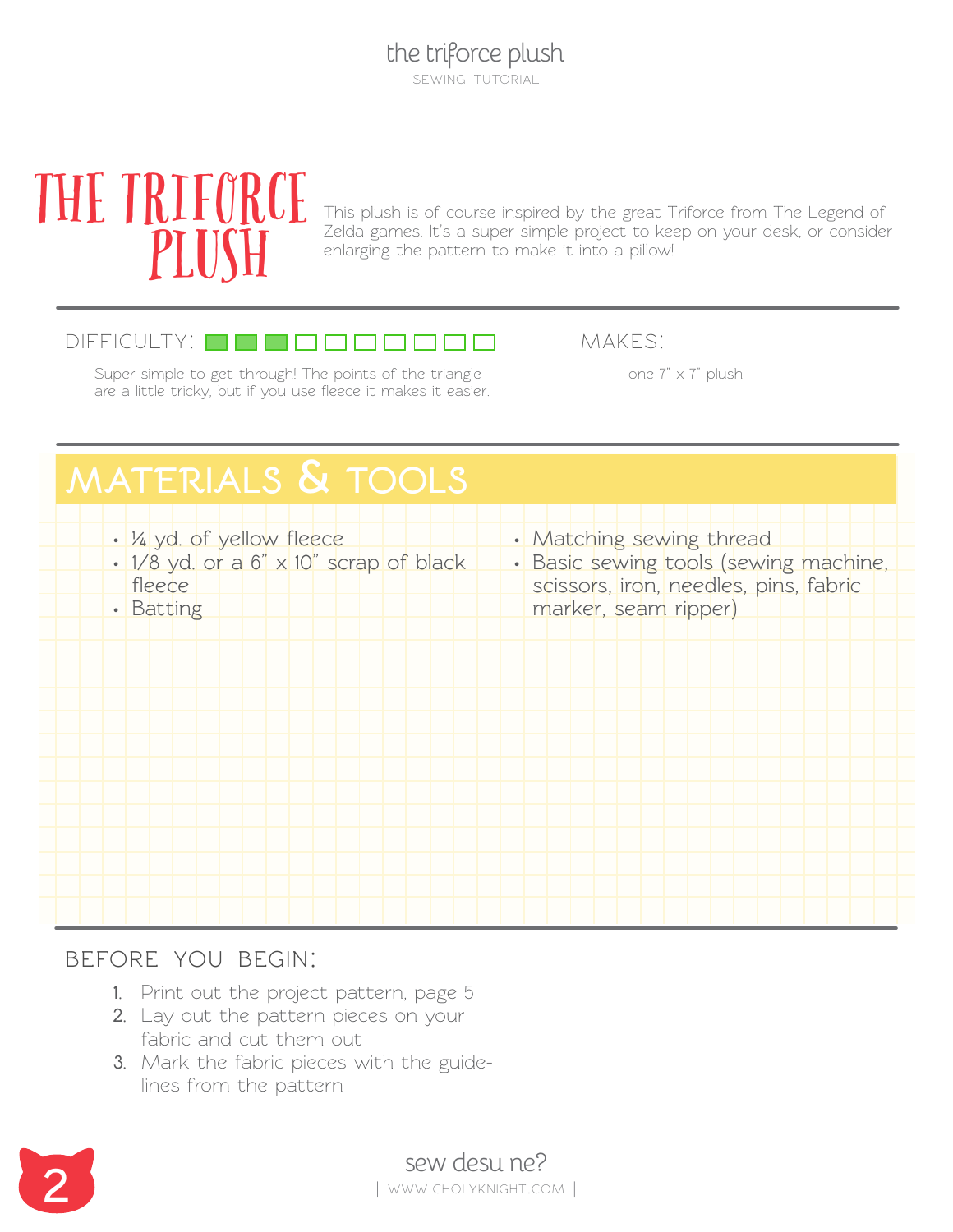## the triforce plush

sewing tutorial



Begin by sewing one of the Triforce center pieces to one of the Triforce corners. Line up the edge of the center along the edge of the corner with the square markings. The ends should match up with the square markings so the edge is perfectly centered. Sew the two pieces in place.



Now you'll need to repeat this with the other sides of the Triforce center and two more Triforce corners. Again, make sure the edges are lined up with the square to get the proper centering. Repeat this with your final Triforce center piece and the remaining 3 Triforce corner pieces. So you now have a front and back Triforce :)



Sew desu ne? | www.cholyknight.com |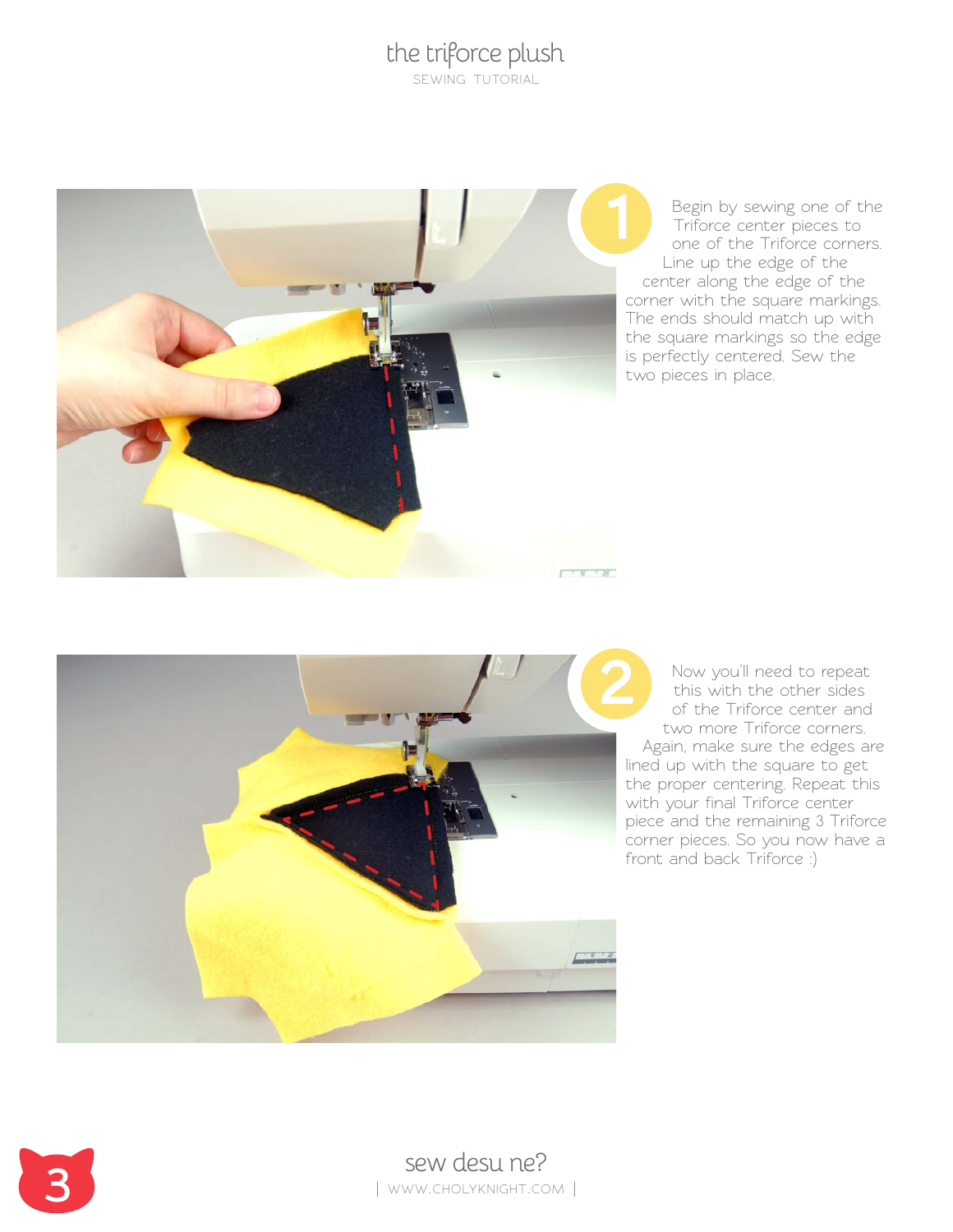# the triforce plush

sewing tutorial

You'll notice at each point of your Triforce center you have a little extension where two Triforce corners meet, but aren't connected. Well, we're connecting them! Match up the edges and sew them together. The trick here is to sew all the way up to your previous seam from step 1. Try to stop exactly on the same point as where the previous seam begins, and no further. This will make your triangle look the cleanest when the project is finished. Repeat this with the back side of your Triforce.



Now to really start giving this thing some shape :) Layer your back and front Triforce pieces together with the right sides facing each other. Along one side mark about a 5" line that's centered along the edge (it doesn't matter which side, they're all equilateral). This is going to be your opening later for when you turn the plush right side out. Now you can sew your front and back together along those straight edges, and just be sure to skip over that line so you'll have an opening. Also skip over the corners, as we'll be sewing those next.



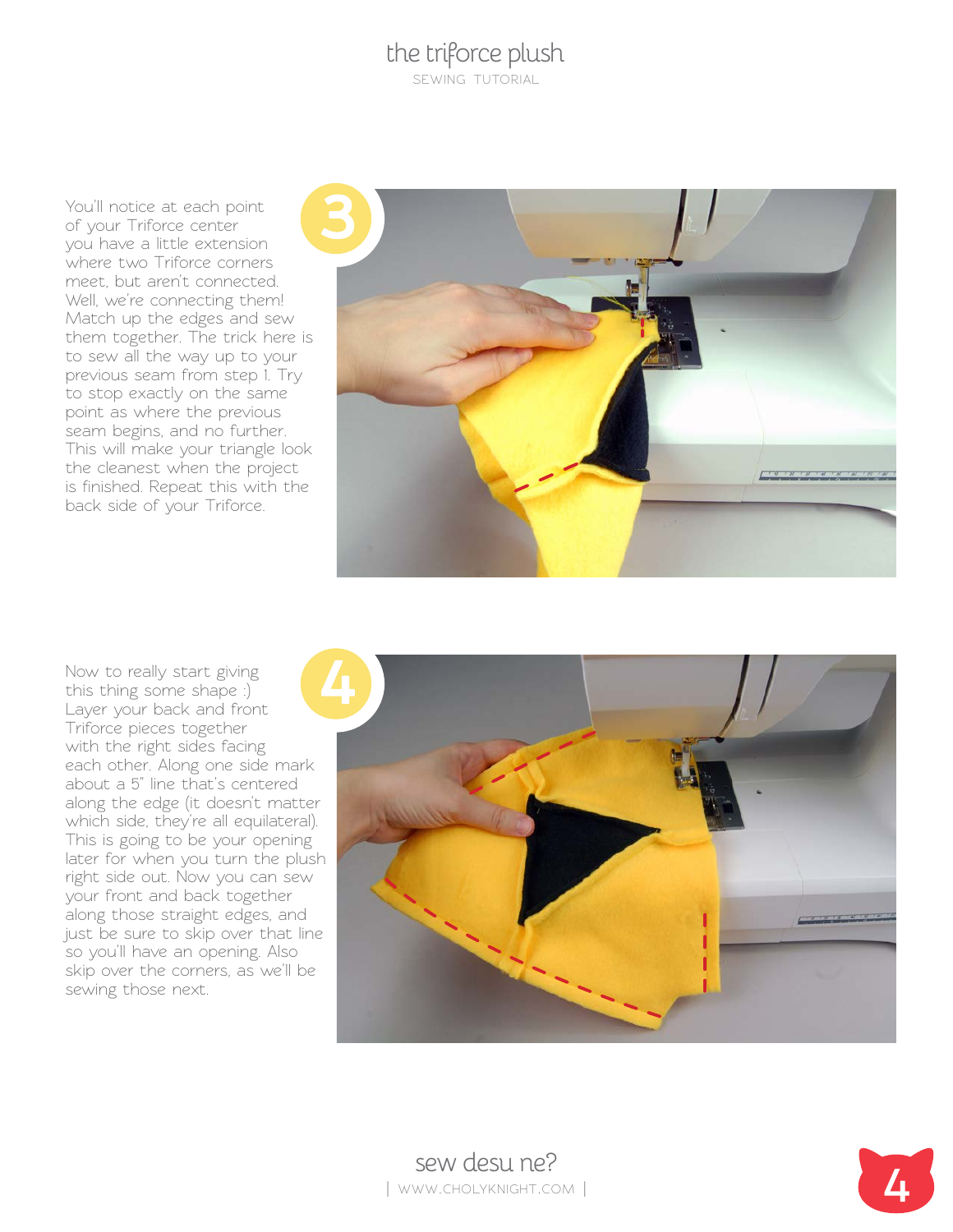## the triforce plush

sewing tutorial



Time for the corners! Fold the body of your Triforce at an angle to match up the side seams you've just sewn, and you'll see those openings in the corner lie flat to make a straight edge as you see in the picture. Sew these edges together and now you'll have some depth to your plush. Of course don't forget to do this with the other two corners, so now you have a fully formed triangular prism!



Time for<br>the body<br>at an an<br>the side s<br>sewn, and y<br>openings in the<br>make a straigh<br>in the picture.<br>together and r some depth tc<br>course don't for<br>with the other<br>triangular prism<br>triangular prism<br>Now turn<br>out and<br>nicely with o Now turn your plush inside out and poke the corners nicely with a chopstick, or even your fingers would do fine. Stuff it semi-firmly so that it doesn't look too round and still maintains its triangular shape. Make sure the corners are stuffed really well though to give them some good definition! To finish, turn under the seam allow ances in the opening you made and sew the opening together with a ladder stitch. Now give your plush a big squeeze because you are DONE!